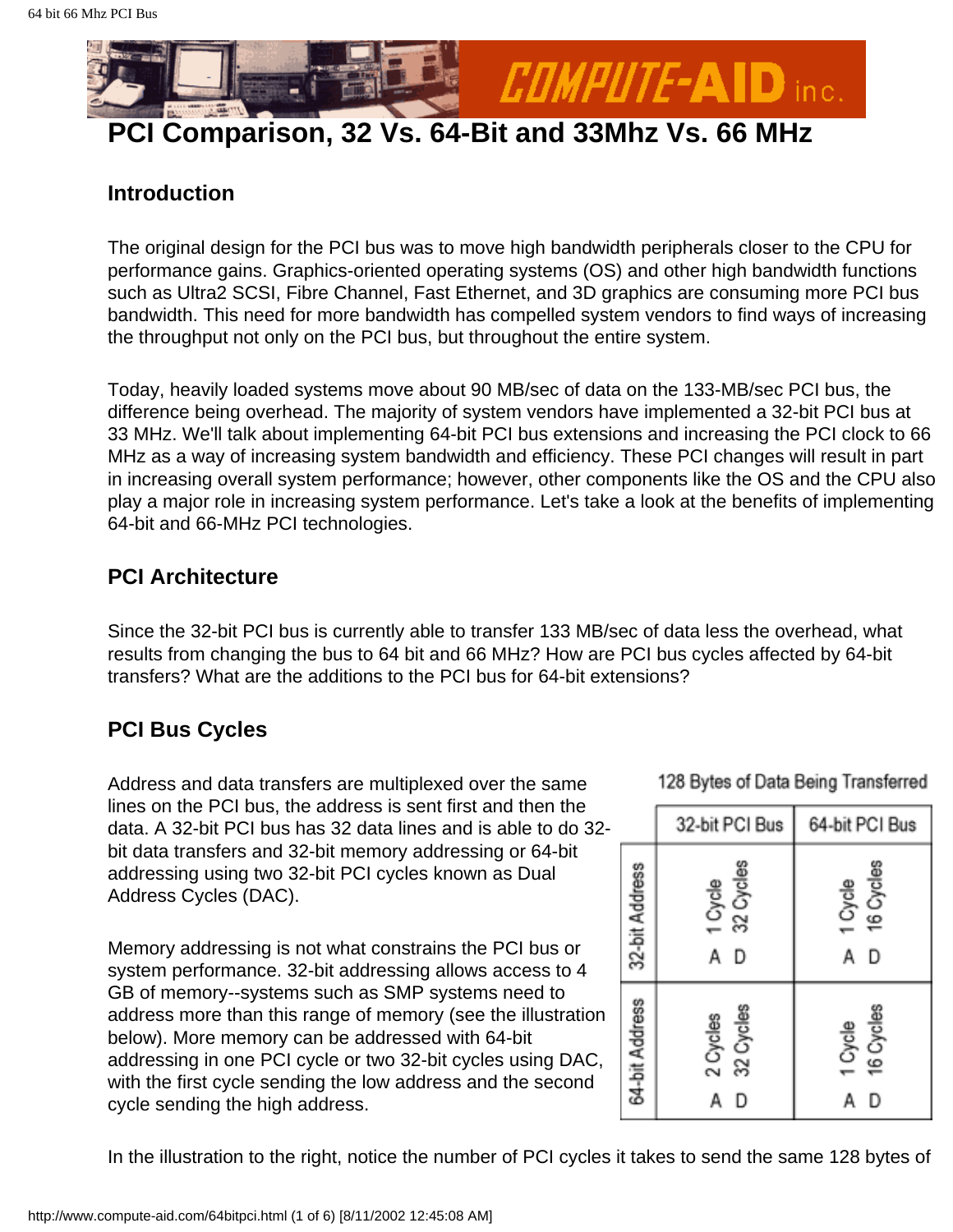data over a 32-bit PCI bus versus a 64-bit bus, assuming the PCI bus is not interrupted. 64-bit PCI bus transactions are more efficient, both for addressing and data, because the number of PCI cycles is reduced to half.



# **64-Bit Extension Pins**

A 64-bit extension to the 32-bit bus architecture requires an additional 39 signal pins which are AD[64::32], C/BE[7::4]#, REQ64#, ACK64#, and PAR64. As we said before, data and addressing are multiplexed over the same pins, either AD[31::00] for 32 bits or AD[31::00] and AD[64::32] for 64 bits. During an address phase, AD[64::32] is used to send the upper 32-bits of a 64-bit address or during a data phase, an additional 32-bits of data. To transfer a 64-bit address in one PCI cycle using the 64-bit bus, you must use the DAC command and assert REQ64#. (Asserting or deasserting a signal means that a particular message is present or missing on the line.) To transfer the additional 32-bits of data on AD[64::32], REQ64# and ACK64# must be asserted.

The Bus Command and Byte Enable Commands are multiplexed over C/BE[7::4]# pins; Bus Commands are transferred during the address phase and Byte Enable Commands during the data phase. An even parity bit, PAR64, protects the AD[63::32] pins from data corruption. PAR64 has the same timing as AD[63::32] but is delayed by one clock cycle.

64-bit transactions are negotiated using a transaction between a master and a target asserting REQ64# and ACK64#. Devices determine if they are connected to a 64-bit bus by asserting or deasserting REQ64# when RST# is deasserted. Only memory commands support 64-bit data transfers.

### **64-Bit Bus Benefits**

Many factors play into overall system performance and affect the industry's progress to 64-bit PCI. The 32-bit PCI bus is not in itself slowing system performance. Peripheral devices such as SCSI, IDE, and Fast Ethernet by themselves do not use the full potential of the current PCI bus. Interaction between the PCI bus, the Host Bridge, DRAM, and the CPU commonly slow down PCI transfers.

Let's also consider the transactions in the system. The CPU communicates with Dynamic Random Access Memory (DRAM) and the Host Bridge: the Host Bridge in turn communicates with the PCI bus and DRAM. Direct Memory Access (DMA) devices transfer data directly to DRAM through the PCI bus as shown here.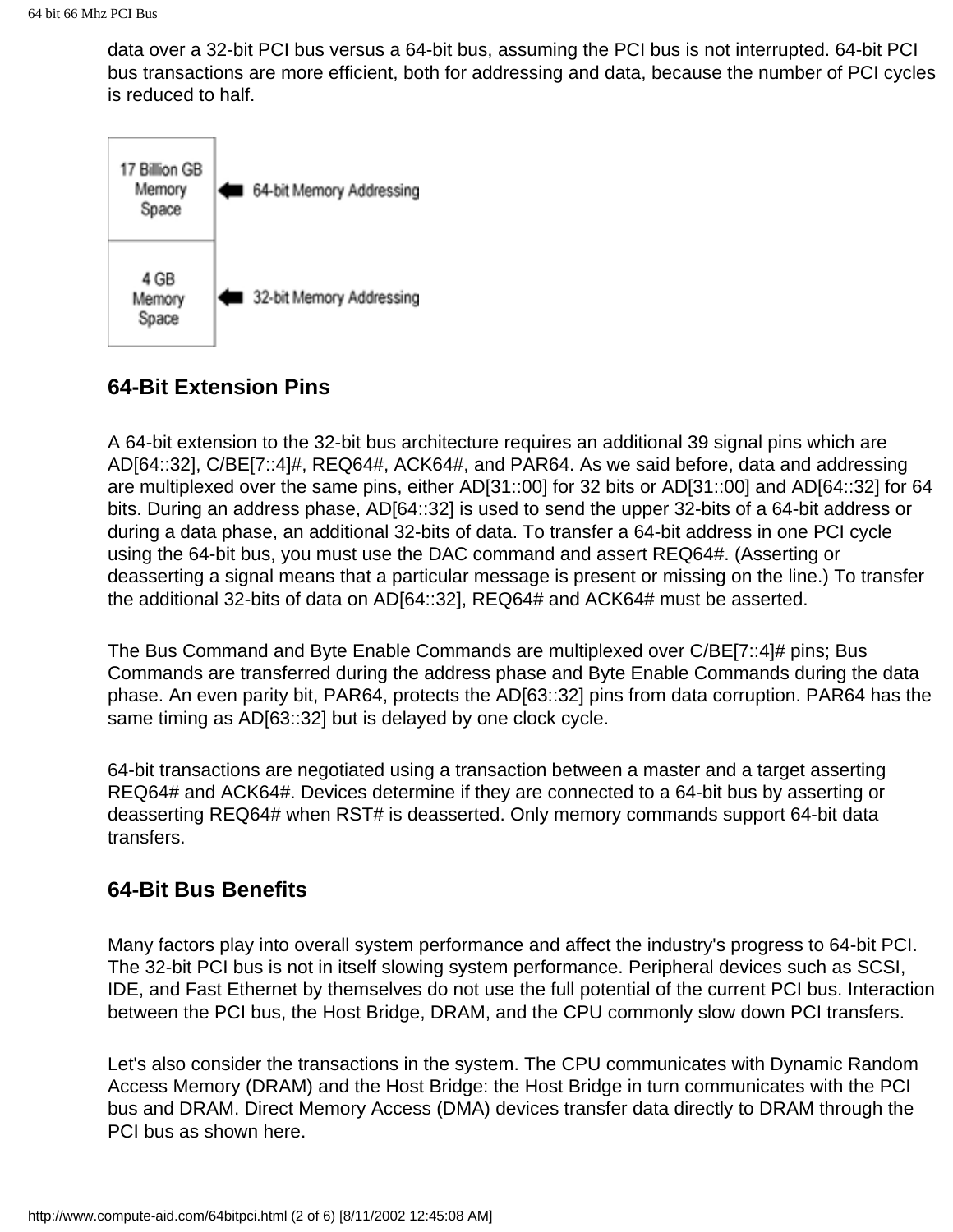[Power](#page-6-0) **[Supply](#page-6-0)** [FAQ](#page-6-0)

[ATX](#page-6-0)

[HP/UX](http://www.compute-aid.com/servertip.html) [Related](http://www.compute-aid.com/servertip.html) [FAQ](http://www.compute-aid.com/servertip.html) [SCSI](#page-11-0)

[LVD](#page-11-0) [Related](#page-11-0)

[FAQ](#page-11-0)

The burst rate of data throughput on the PCI bus doubles with 64-bit data transfers. 64-bit DMA devices can move data in 64-bit chunks directly between the PCI bus and DRAM if the PCI bus and DRAM are set up the handle 64-bit transfers. The system with a 64-bit PCI bus is less congested; 64-bit devices in the system get on and off the bus in half the time, making the PCI bus more efficient. In essence, since 64-bit transfers achieve better PCI bus utilization and more devices can be added to the bus before realizing the bus' full bandwidth potential. The more heavily weighted your system becomes with peripheral devices the more it benefits from a 64-bit wide PCI bus.

Notice in the following drawings, the number of components that would be affected by increasing the PCI bus to 64-bits, the host bridge, the DRAM, the CPU and even the OS and driver. Since the majority of transactions are data transfers from the PCI bus to DRAM and from DRAM to the PCI bus, you could consider that increasing the bandwidth of the bus would increase the performance of the system. However, the CPU and the OS may become the bottleneck even if implementing a 64 bit PCI bus.





64-hit http://www.compute-aid.com/64bitpci.html (3 of 6) [8/11/2002 12:45:08 AM]

64-bit PCI Bus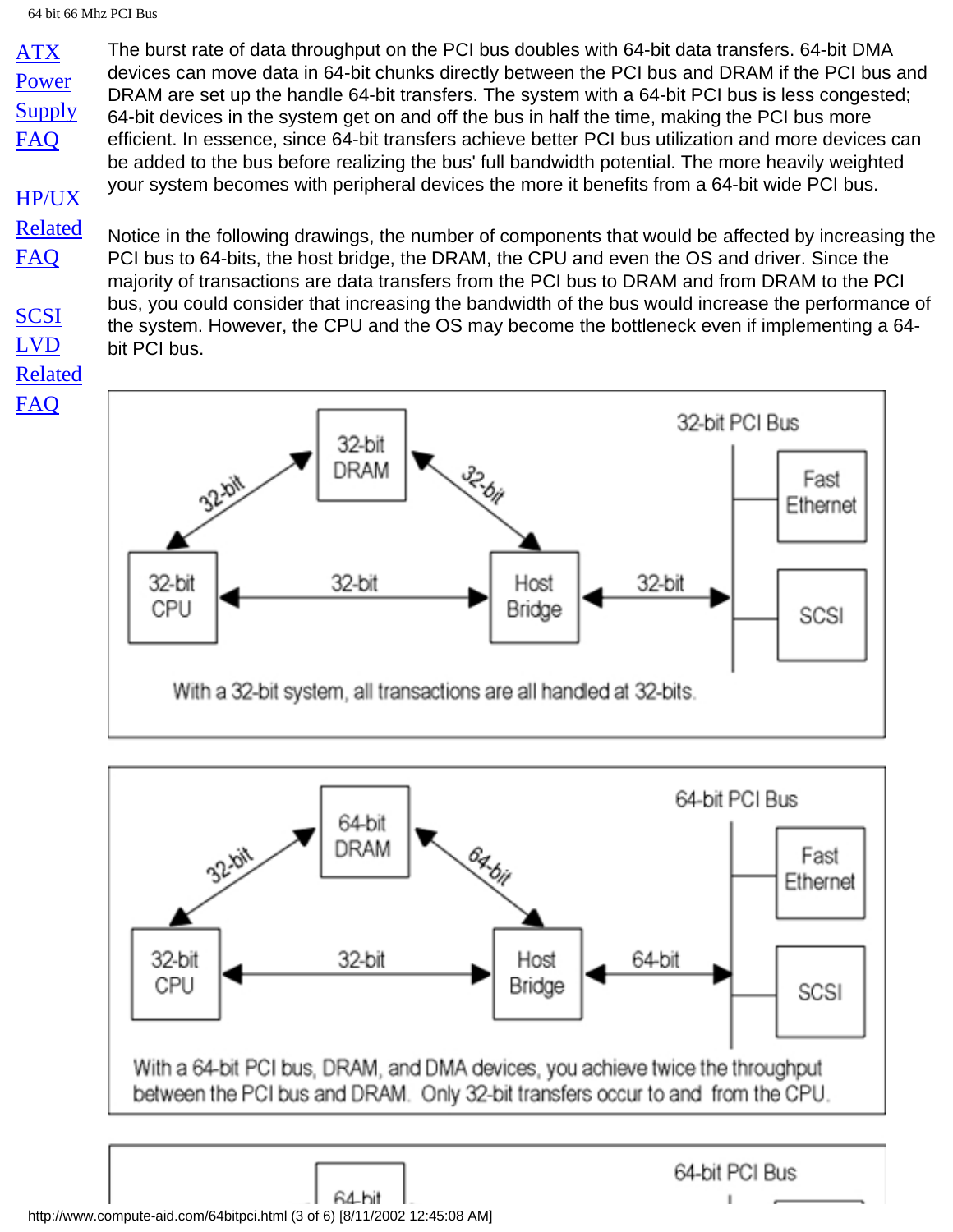64 bit 66 Mhz PCI Bus



# **PCI Bus Speeds, 33 MHz Versus 66 MHz**

Another way of increasing the throughput of the PCI bus is increasing the PCI clock speed. PCI systems are now at 33 MHz; the PCI spec defines 66 MHz as a way of increasing PCI bandwidth. 66-MHz devices are great for high bandwidth applications and peripherals. Just as 64-bit architecture can double the bus bandwidth, 66 MHz can double the throughput. The diagram to the right illustrates the increase in throughput.

Some hardware modifications need to be made to the PCI devices and motherboard to allow this increase in clock speed. 66-MHz devices are defined by modifying an existing ground pin to a static signal (M66EN) using a single pullup resistor and adding one bit to the Configuration Status register. 66-MHz PCI requires higher maximum clock frequency and modifying timing parameters. Engineers need

to pay close attention to maximum trace lengths, loading of add-in boards, and the maximum pin capacitance of all add-in boards. A 66-MHz bus is capable of operating at 0 to 66 MHz speeds. 33- MHz devices operate at 33 MHz in a 66-MHz bus; likewise 66-MHz devices operate at 33 MHz in a 33-MHz bus.

When designing a 66-MHz PCI bus into the motherboard, electrical problems, chip size, and heat dissipation are some issues to deal with. The loading factor in the 66-MHz bus is significantly reduced from that of the 33 MHz. As the bus speed increases, the total distance data can travel decreases, and the number of slots available on the motherboard decreases. To solve the 66-MHz requirements on a motherboard, 66-MHz PCI bus is typically separated out on another bus using a 66-MHz PCI bridge chip.

### **64-Bit Market Trends**

System vendors are looking for ways of creating the fastest and best systems on the market. Who are some of the players in this market segment? How do the OS, the CPU, and other system components affect system performance?

**Theoretical Throughput** 

|        | 32-bit PCI Bus | 64-bit PCI Bus |  |  |
|--------|----------------|----------------|--|--|
| 33 Mhz | 133 MB/sec     | 266 MB/sec     |  |  |
| 66 Mhz | 266 MB/sec     | 532 MB/sec     |  |  |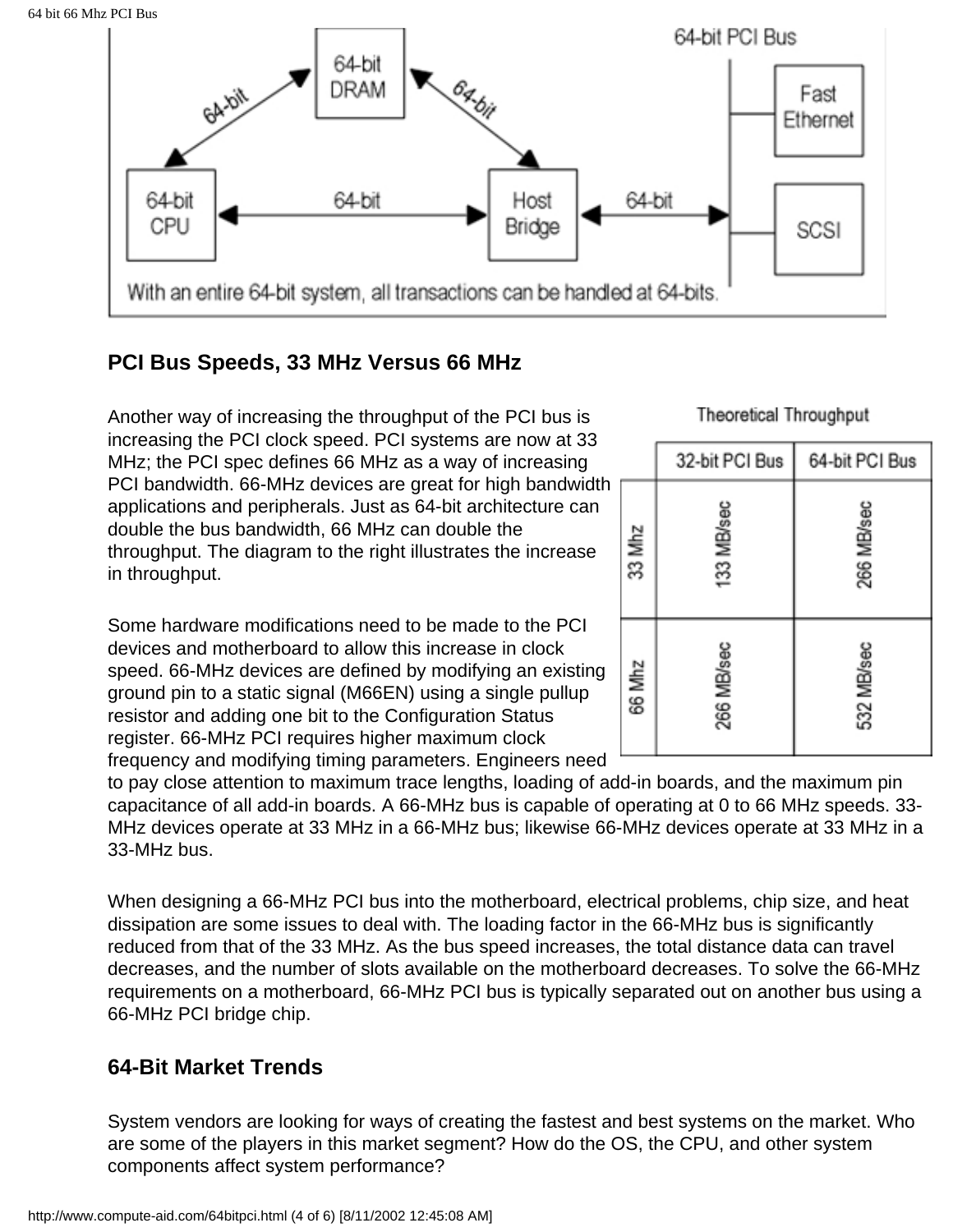## **Vendors Implementing 64-Bit Technologies**

**CPUs** -- Currently, Intel, AMD, and Cyrix CPUs manipulate data and addressing internally in 32 bits. HP, DEC Alpha, Sun Sparc, MIPs, NEC, and IBM RS64 processors operate internally in 64 bits. Intel plans to deliver their new 64-bit CPU, code named Merced, in late 1999. According to an article in SunWorld, October 1997, "HP AND INTEL OFFICIALS REITERATED THEIR CLAIM THAT 64- BIT PROCESSORS WILL BE FULLY BACKWARD-COMPATIBLE WITH 32-BIT APPLICATIONS AND OPERATING SYSTEMS."

**PCI Chipsets** -- Many of the PCI chipsets on the market support only 32-bit transfers. Some earlier PCI chipsets were only capable of supporting transfers of around 40 MB/sec even though the PCI bus is capable of 133 MB/sec. The sustainable transfer rates on the PCI chipsets should be closer to the theoretical throughput of the PCI bus as shown in the chart above. Newer PCI chipsets provide much more bandwidth and features. The advanced graphics port, for example, on Intel's 440LX PCI chipset is designed to remove the video demand from the PCI bus and improve overall system performance for non-video transactions--3D graphics go directly to memory and bypass the PCI bus. Some vendors will be providing 64-bit PCI chipsets by mid 1998.

**OSes** -- NetWare versions 3.12 through Moab use 32-bit addressing. Windows NT® 3.51, 4.0, and the new 5.0 all use 32-bit addressing. A native 64-bit Windows NT is planned for in 1999 when Intel releases its 64-bit CPU (It is 2001 now, this has not been released yet). Some UNIX OSes like HP UX 11.x, Solaris, and IBM AIX already provide support for 64-bit addressing while remaining backward compatible with 32-bit applications. SCO UnixWare also plans on releasing a 64-bit version. Linux currently supports 32 bit only, but 64 bit is being working on.

Since the OS plays a huge role in system performance by addressing and transferring data to and from memory, when the OS supports only 32-bits when the hardware supports 64 bits, the system is still somewhat limited. Changing the OS from 32-bit to 64-bit addressing is an enormous endeavor. The memory management schemes need to be rewritten, and data transfers and structures need to be set up differently. Even the device drivers need to be modified for 64-bit addressing.

**Systems** -- HP PA-RISC L Class and N Class are all equiped with 66Mhz 64 bit PCI Bus and 64 bit CPU and 64 bit OSes. DEC Alpha systems have 64-bit PCI systems with a 64-bit Alpha processor but the OS (Windows NT 4.0) supports 32 bits. Micron supplies 64-bit PCI systems using Intel's current 32-bit CPUs and 32-bit OSes. SGI supplies 64-bit PCI systems with 64-bit MIPS processor; Toshiba supplies their TX49 systems with 64-bit processors. IBM's RS/6000 S70 Enterprise servers offer full 64-bit processing, 64-bit PCI slots, and 64-bit OS support in AIX.

According to the article in SunWorld, "A NUMBER OF SYSTEMS MANUFACTURERS, INCLUDING HP, COMPAQ COMPUTER CORP., SEQUENT COMPUTER SYSTEMS INC. AND NCR, HAVE PLEDGED SUPPORT FOR THE 64-BIT ARCHITECTURE AND EXPECT TO ROLL OUT PRODUCTS WHEN MERCED APPEARS. IBM ALSO PLANS TO INCORPORATE THE 64-BIT PROCESSOR TECHNOLOGY IN ITS IBM INTELLISTATION AND IN ITS NEW IBM NETFINITY LINE OF PC SERVER PRODUCTS."

# **Modifying Drivers for 64-Bit OSes**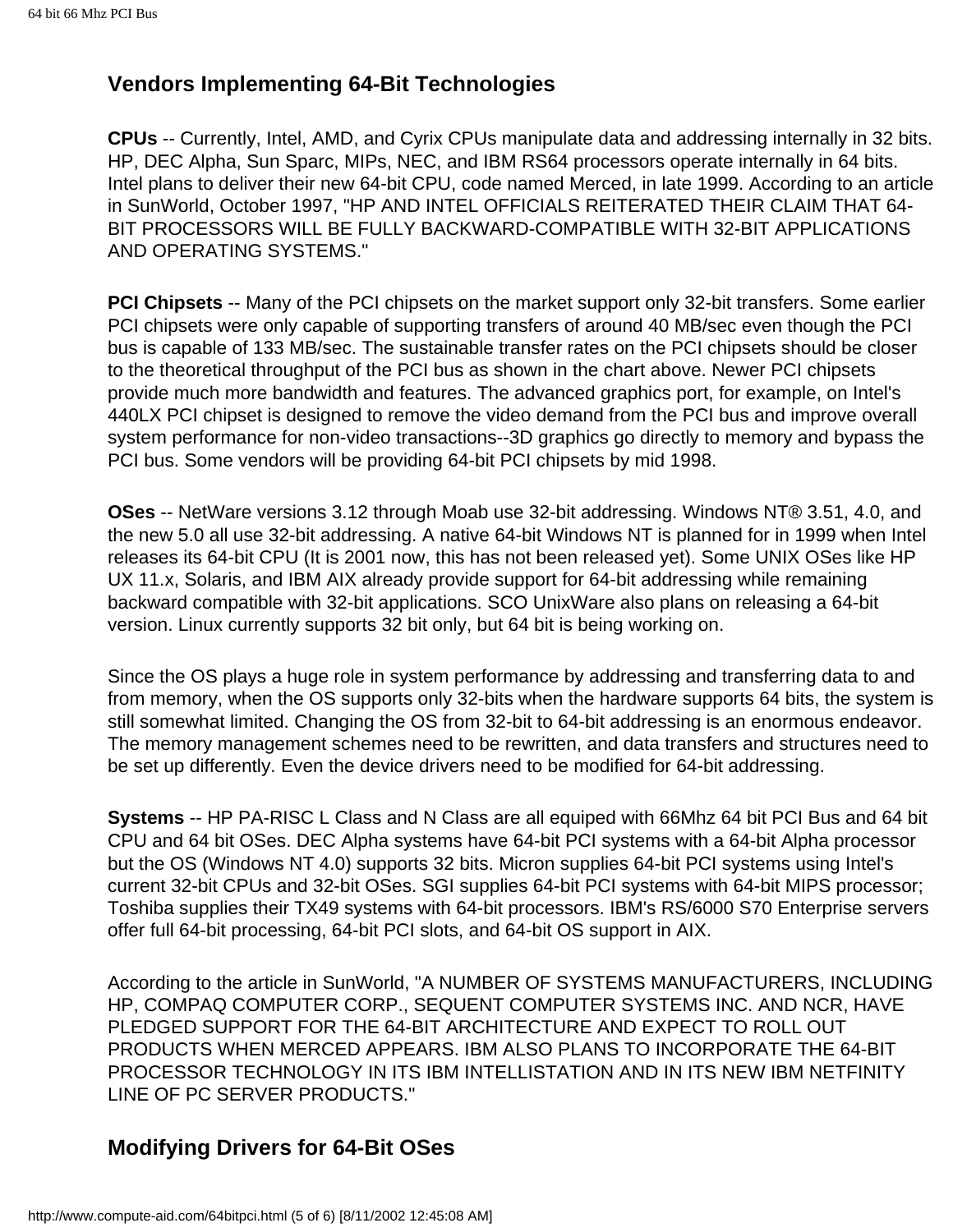64-bit data transfers from the device to the PCI bus will be transparent to the driver. The 64-bit PCI devices should autosense the PCI slot for 32 bit or 64 bit and operate accordingly. Since the driver interfaces with the OS, if the OS supports 32-bit addressing, the driver must support 32-bit addressing. Likewise, if the OS supports 64-bit addressing, the driver must support 64-bit addressing. To create a 64-bit driver, you must modify the DMA descriptors to address 64 bits of memory so the hardware can access the pointers to the data in this memory range.

### **Gigabit Ethernet Trends**

HP, Alteon and Packet Engines are supporting 64-bit Gigabit Ethernet now. However, Gigabit Ethernet is slow in coming to the market because OS, CPU, and protocol support is lacking. We have tested HP's implementation of 64 bit PCI bus for their Gigabit Ethernet on HP/UX 11.0 with L Class box. We are glad to report the result are significant faster than some others' implementation. Gigabit Ethernet Specification is still in development and it's hard to commit to hardware and software development without a finalized specification. For Gigabit Ethernet and many other emerging technologies to realize their full potential, systems need to increase their overall performance and efficiency with 64-bit and 66-MHz PCI, and 64-bit OS and CPU support.

### **Overall System Benefits**

A 64-bit PCI bus provides higher overall throughput for high-performance adapters and better system efficiency by providing the same data in fewer PCI clock cycles. A 66-MHz PCI bus doubles the data throughput over the same amount of time. The benefits of both 64-bit and 66-MHz PCI implementations are better PCI bus utilization, better overall PCI bus efficiency, and a substantial increase in PCI bus performance.

Intel conducted a test in 1999 for the Gigabit ethernet. Their test result shows the full Gigabit bandwidth can only be achieved by implementing the 66MHz 64bit PCI bus, as well as use CPU and memory that fast enough not causing bottleneck effect. We have conducted the test in Compute Aid, Inc.'s lab for the Intel Gigabit ethernet card and switch (based on chips made by HP), they work flawlessly.

All logo, trademarks and company names are owned by their respective owners.

[Compute Aid Home](http://www.compute-aid.com/index.html) • [Order Now!](http://store.compute-aid.com/) • [ATX Spec](#page-6-0) © 1997-2001 Compute Aid, Inc. All rights reserved.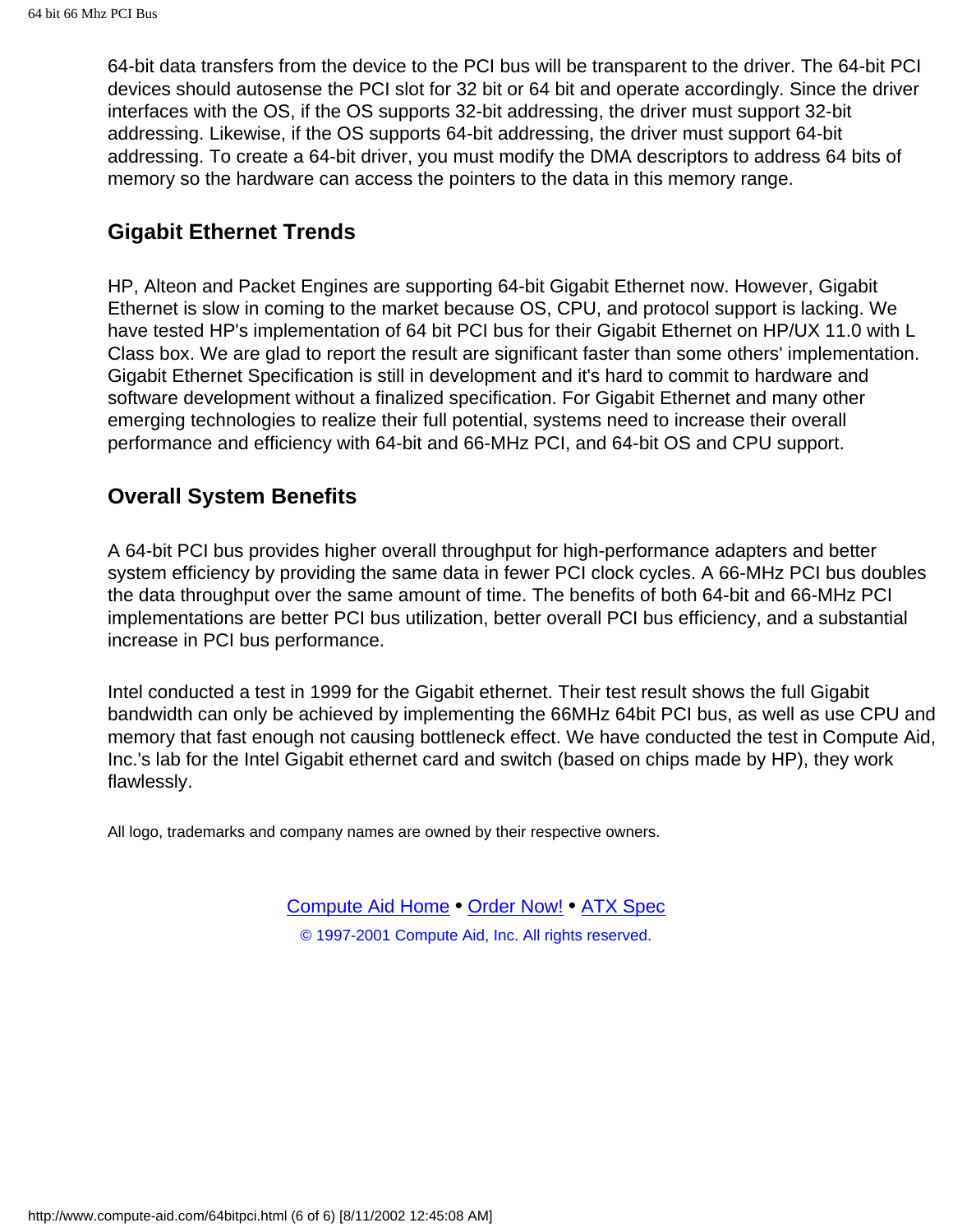<span id="page-6-0"></span>

#### **ATX Chassis:**

● **Why the computer/fan does not turn on after I flipped the power switch to ON located on the ATX power supply?** ATX power supply is different from AT power supply. It depends a logic circuit on the motherboard to turn it on. Once you flipped the power switch on the ATX power supply to on (some ATX power supplies do not even have such a switch), the ATX power supply sends a 5V 720MA current to the motherboard through pin 9 on the power connector. That current is for WOL (Wake-up On Lan) and power on circuits. There is a power-on jumper on the motherboard that connects to the pushbutton located in front of ATX case. When the pushbutton is pressed, it sends a signal to the mothboard, which in turn notifies the ATX power supply to turn on the full power. The location of the power-on jumper on the motherboard is manufacture dependent. You will need to read your motherboard manual to locate that jumper. **At any event, do not try to manually jump-start the power supply without attaching motherboard. Since the power supply is expecting certain sensing circuit feedback to regulate the output voltage, munaully starting it without attaching it to the motherboard could cause damage to the power supply.**

#### ● **How do I test if the power supply is bad?**

WarningThis test is for those who have extensive electronics training. Do not try this if you do not have extensive electronics training. Make sure there is enough load connected to the power supply before testing ( at least motherboard and one hard drive)!



ATX power connector is layout like above. 5VSB constantly provides 5V power to the connector through pin 9. If you have a voltmeter, while the power supply fan does not turn on, you could identify which pin is pin 9. Normally there is a clip on the connector between pin 15 and 16. If you can identify pin 14, which is power-on pin, you can using a piece of wire short the pin 14 and 15. If you power supply has power connected to it and power switch on the power supply is on, you will see the fan is turnning by now. Otherwise, your power supply may have problem.

#### What kind of power supply do I need to buy for AMD and Pentium 4?

To support the faster CPU speed, both AMD and Intel have new requirement to the power supply to be used for their new processors. The most important factor for selecting the correct power supply is the output DC current for the processors and motherboard. For most AMD processors, the 5V supply must provide at least 18A. For the new Intel P4 processors, the 5V must provide at least 20 amperes. Both AMD and Intel P4 also require the +5V standby can provide at least 720mA or more. Without suffcient 5V and 12V current from the power supply, the system may become unstable/unreliable and may experience difficulty to power up the system. The minimum wattage required for a Intel P4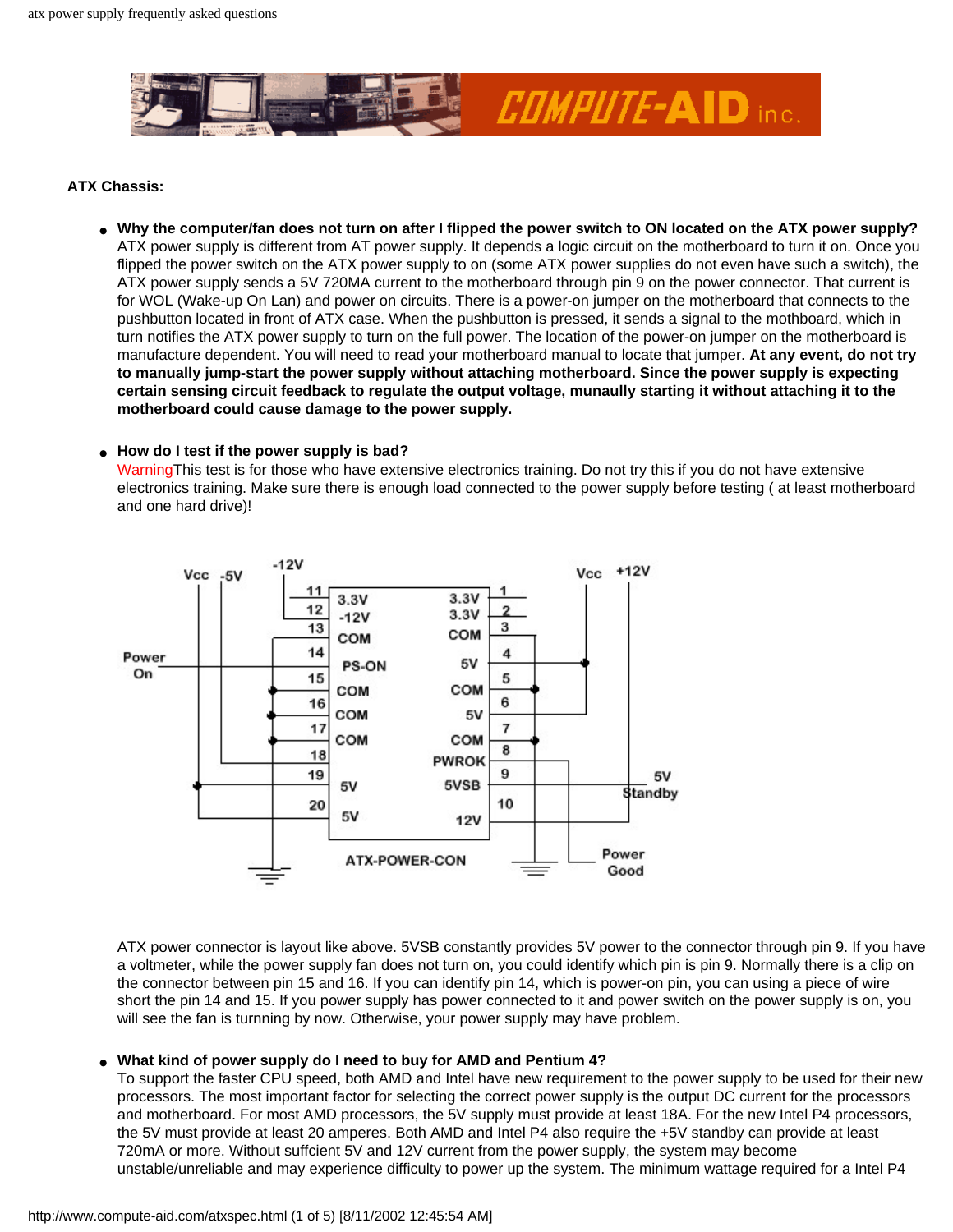#### system is 230W.

For server motherboard stability, Intel recently also developed the new power supply requirement for server board. The power supplies for the new Intel P4 server boards recommended to have following



Gold-plated connectors provide faint resistance and enhance the efficiency of electric conductivity.

The purpose of those connectors are for the current to go directly from power supply to the point where the current draw the most, thus improve the server stability.

#### ● **How to tell a power supply's real wattage?**

Many cutomers emailed us asking this question. It is difficult to tell by looking or reading the labels. To be accurate, you will need an instrument to measure it. Roughly, you might be able to tell by the weight. Yes, by the weight! Faked 300W power supply has the similar weight as the 250W power supply. Real 300W poewr supply is much heavier than the 250W power supply, due to the heatsink is larger, and components must be able to handle larger current. To the manufacture, it will cost close to \$28 USD marterial to make a 300W power supply, not including the labor and shipping. If someone selling a computer case including a 300W power supply totally less than \$30, you know that is not real!

#### What is the difference between the ATX and the microATX (uATX) chassis?

Full size ATX motherboards may be integrated with a chassis that complies with the [ATX 2.01 or later specification](http://www.teleport.com/~atx/spec/atx2_03.pdf).

The microATX specification was released in January 1998 and is a derivative of the ATX2.01 specification. The purpose behind drafting this specification was to provide a lower cost platform solution that was backward compatible to standard ATX2.01.

The microATX motherboard may be integrated into either a full size ATX or a microATX chassis that meets the ATX2.01 or later specification. The full size ATX motherboard may be integrated into a full size ATX chassis and may not be integrated into a microATX chassis. More detailed information on both the ATX and microATX chassis is available on their dedicated web sites at http://www.teleport.com/~atx and http://www.teleport.com/~microatx.

**Note:** *A thorough evaluation needs to be performed by the system manufacturer on the ATX or microATX (uATX) chassis chosen. The system manufacturer is responsible for ensuring that there is adequate airflow and cooling for the processor. Our cases are designed with all these possible situations in mind, so the cooling is never a problem. We also recommend all the systems installing the optional cooling fan so that it will never have overheat problem in the hot summer.*

#### ● **Do I need a special chassis for microATX motherboards?**

The microATX motherboards can be integrated into a micro tower chassis and powered by lower wattage power supplies. The microATX motherboards can also be integrated into the full ATX 2.01 (or later) compliant chassis like the one being sold on our web site.

#### **Power Supply:**

● **What special power supply requirements does the ATX motherboard have?**

The ATX motherboard is designed to operate with at least a 145 Watt power supply for typical system configurations. A higher-wattage supply may be required for heavily-loaded configurations. The power supply must provide +5VSB (voltage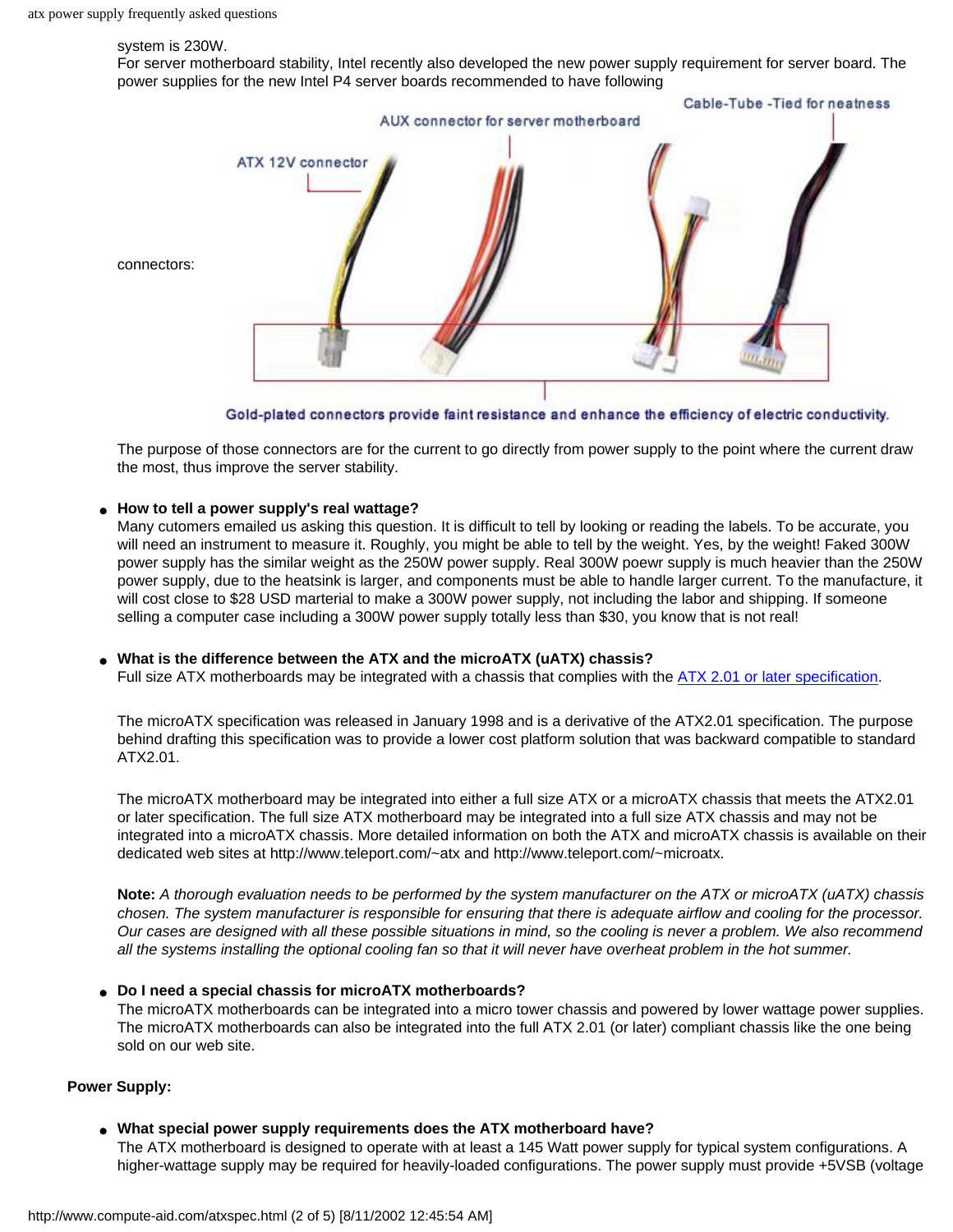[HP/UX](http://www.compute-aid.com/servertip.html) [related](http://www.compute-aid.com/servertip.html) [FAQ](http://www.compute-aid.com/servertip.html)

**[SCSI](#page-11-0)** [LVD](#page-11-0) [FAQ](#page-11-0)

stand by) with 720mA of current (see the [ATX2.01 or later specification](http://www.teleport.com/~atx/spec/atxps09.pdf)). If the power supply does not supply sufficient current, some system configurations with the motherboard may not power up. Additionally, if the power supply can not supply sufficient current, and does not have overload protection, the power supply may be damaged. That is why we pay close attention to the manufacture process of the power supply in our case so that it would not be a problem of the end users. If you are using AMD CPU chip, it is recommended to use **AMD Certified power supply**.

#### What power supply requirements does the ATX motherboard have if a WOL (Wake on LAN\*) capable Network **Interface Card (NIC) is installed?**

A power supply that provides at least 720mA on 5VSB must be used when building a WOL capable system.

If your power supply is not capable of meeting the 720 mA current requirement, your system may not power up. Also you could experience damage to your power supply if it does not have any over-current protection. Please contact your system integrator to see if your power supply meets the 720 mA current requirement. All of our power supplies are meet or exceed the ATX 2.01 requirement, so that it is never a problem for our customers.

If you are using a WOL capable NIC but are not using the WOL capability you can remove the cable from the NIC to the WOL header on the motherboard. This will prevent the NIC from drawing additional current from the 5VSB.

#### **System Airflow**

This section explains why our cases are better than many the "fancy" looking ones out there. The heat problem with those fancy ones will kill their motherboards. Our case will allow heat exhausted from the case easier. In addition, we always offer the system fan option to allow the system running in the room temperature without special air conditioning cooling need.

System airflow is determined by:

- ❍ Chassis design
- ❍ Chassis size
- ❍ Location of chassis air intake and intake vents
- $\circ$  Power supply fan capacity and venting
- ❍ Location of processor(s) slots
- ❍ Placement of add-in cards and cables

System integrators must ensure airflow through the system to allow the fan heatsink to work effectively. Proper attention to airflow when selecting subassemblies and building PCs is important for good thermal management and reliable system operation.

Integrators use three basic motherboard-chassis-power supply form factors for desktop systems: ATX, microATX, and the older Baby AT form factor.

Intel recommends the use of ATX form factor motherboards and chassis for the boxed Pentium II Processor. The ATX form factor simplifies assembly and upgrading of PCs, while improving the consistency of airflow to the processor. With regard to thermal management, ATX components differ from Baby AT components in that the processor slot is located close to the power supply, rather than to the front panel of the chassis. Power supplies that blow air out of the chassis provide proper airflow for active fan heatsinks. The boxed processor's active fan heatsink cools the processor much more effectively when combined with an exhausting power supply fan. Because of this, the airflow in systems using the boxed processor should flow from the front of the chassis, directly across the motherboard and processor, and out of the power supply exhaust vents. Figure 1 shows proper airflow through an ATX system to achieve the most effective cooling for a boxed processor with an active fan heatsink. For the boxed Pentium II Processor, chassis that conform to the ATX Specification Revision 2.01 or later are highly recommended.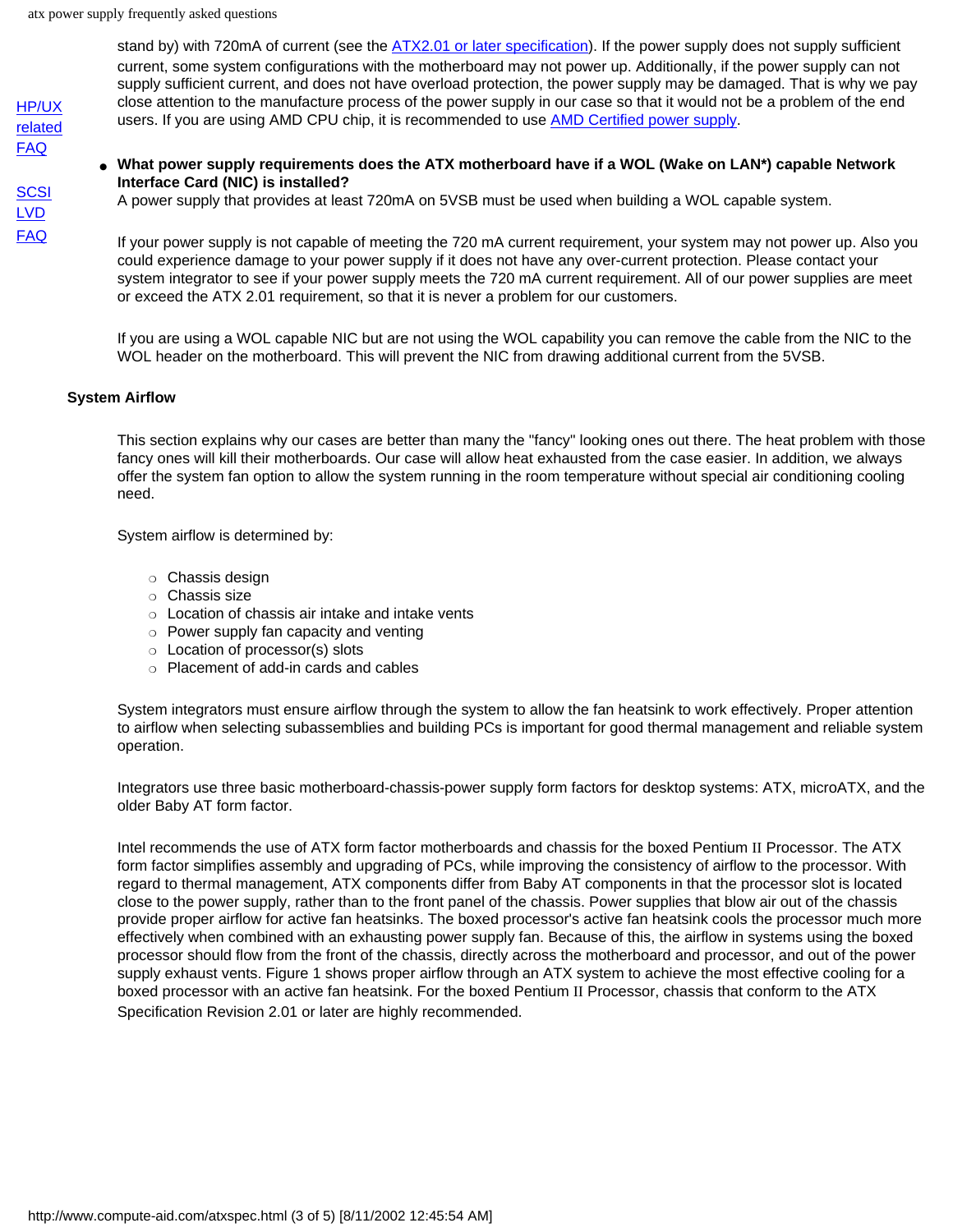

#### **Figure 1. System Airflow through ATX Tower Chassis Optimized For the Boxed Processor With an Active Fan Heatsink**

MicroATX chassis differ from most ATX chassis in that the power supply locations vary and they may use SFX or ATX power supplies. Thermal management improvements that apply to ATX chassis will also apply to microATX. Our Mini Tower case fit in the category of microATX and satisfy Intel's spec. Our middle and full ATX case all tested and satisfy the Intel ATX 2.01/2.03 spec.

The following is a list of guidelines to be used when integrating a system. Specific mention of Baby AT, ATX, or microATX components is made where necessary.

- ❍ **Provide sufficient air vents**: Systems must have adequate air vents in addition to a fan. Chassis vents must be fully functional. Integrators should be careful not to select chassis that contain cosmetic vents only. Proper location of vents results in a good stream of air flowing over the processor. For Baby AT systems, intake vents on the front of the chassis allow air to flow over the processor. For ATX and microATX systems, exhaust vents in the chassis allow air already forced over the processor (by the power supply) to flow out of the chassis.
- ❍ **Power supply air flow direction**: It is important to choose a power supply with a fan that moves air in the proper direction. For Baby AT systems, the power supply fan acts as an exhaust fan, venting system air outside the chassis.
- ❍ **Power supply fan strength**: For some chassis that are running too warm, changing to a power supply with a stronger fan can greatly improve airflow. If that is not an option, add an additional system fan.
- ❍ **System fan--should it be used?** Some chassis may contain a system fan to assist airflow. A system fan is typically used with passive heatsinks. With fan heatsinks, however, a system fan can have mixed results. Thermal testing both with a system fan and without the fan will reveal which configuration is best for a specific chassis. When a fan heatsink is used on the processor, changing to a power supply with a stronger fan is usually a better choice than adding a system fan.
- ❍ **System fan airflow direction:** When using a system fan, ensure that it moves air in the same direction as the overall system airflow. For example, a system fan in a Baby AT system should act as an intake fan, pulling in additional air from the front chassis vents.
- ❍ **Protect Against Hot Spots**: A system may have a strong airflow, but still contain "hot spots." Hot spots are areas within the chassis that are significantly warmer than the rest of the chassis air. Such areas can be created by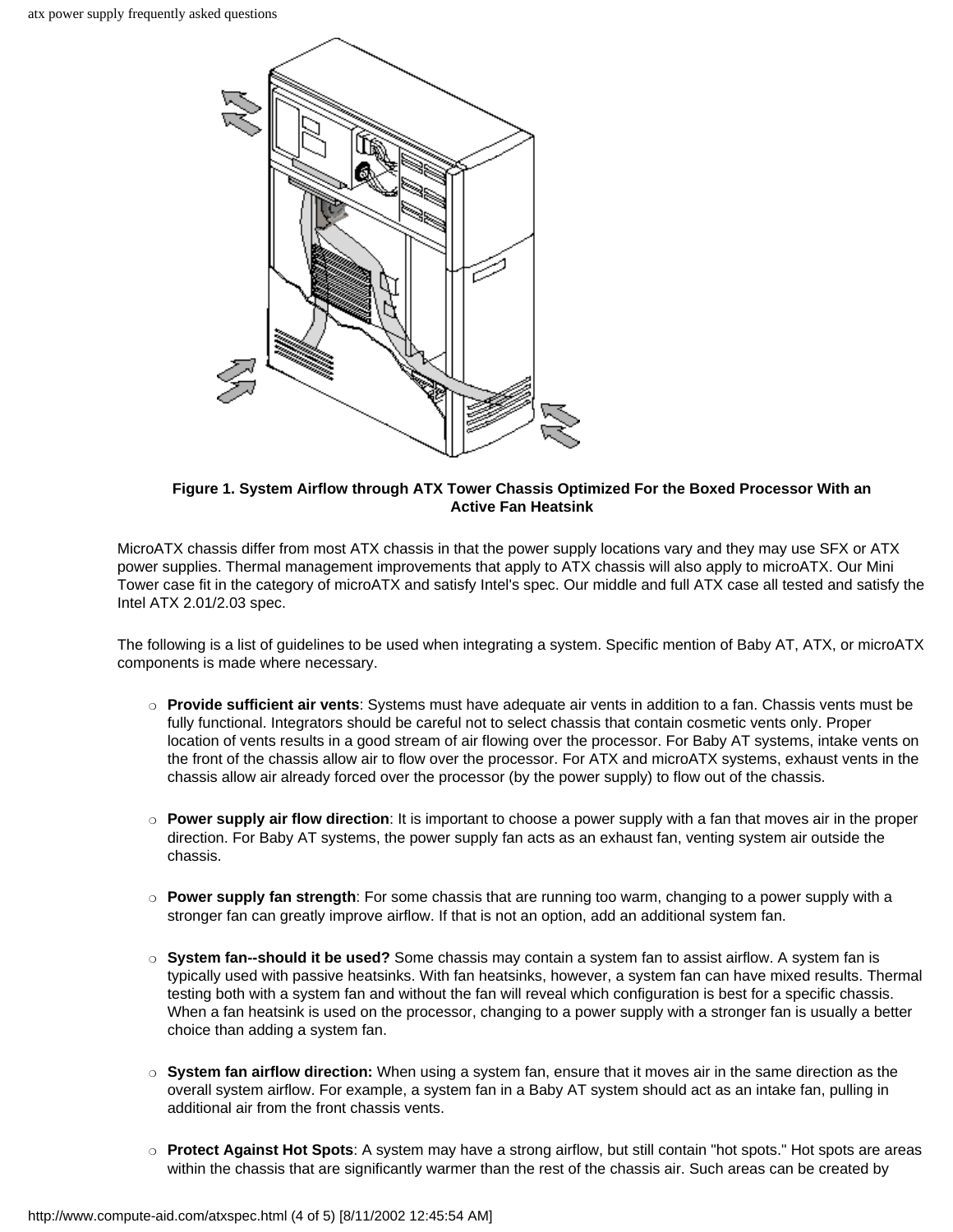improper positioning of the exhaust fan, adapter cards, cables, or chassis brackets and subassemblies blocking the airflow within the system. To avoid hot spots, place exhaust fans as needed, reposition full-length adapter cards or use half-length cards, reroute and tie cables, and ensure space is provided around and over the processor.

#### **Keep Power On or Off?**

People debate a lot on this topic. Lets take a look what is good for turning system off everyday. First, that saves electricity and saves the environment; Secondly, it reduces the wear on the fans, hard disk and other moving parts, reduces the electronics components aging. What is good about keep computer on all the time, then? It can save time, it is on whenever you like to use it.

If your computer stays in a home or an office that maintaining close to constant temperature, preferably under 80 degrees, there is no harm done to turn it off whenever you finish using it. However, if the computer stays in a place that temperature varies a lot, like in a warehouse that could go up to 110 degree during the day and goes down to 60 degree in the night, it is better to keep the computer up and running. In that kind of situation, the temperature creates a lot of tension on the electronics components in the power supply or motherboard, having the computer on all the time helps maintaining the components not being broken apart by the mechanical force(heat expansion and cold contraction).

If you decide to keep your computer on all the time, make sure check all the fans every 3 to six months. Fans tend to wear out quickly in that kind of situation. If fan locked up and not replaced, the power supply or motherboard will overheat and quit working shortly after. It is better to replace the fan before it worn out completely. Choosing ball bearing fans and industrial chassis will also help the system last longer.



[Order Online](http://store.compute-aid.com/) • [Server Tip](http://www.compute-aid.com/servertip.html) • [Browser Security Check](http://www.compute-aid.com/browser.htm)

© 1997-2002 Compute Aid, Inc. All rights reserved.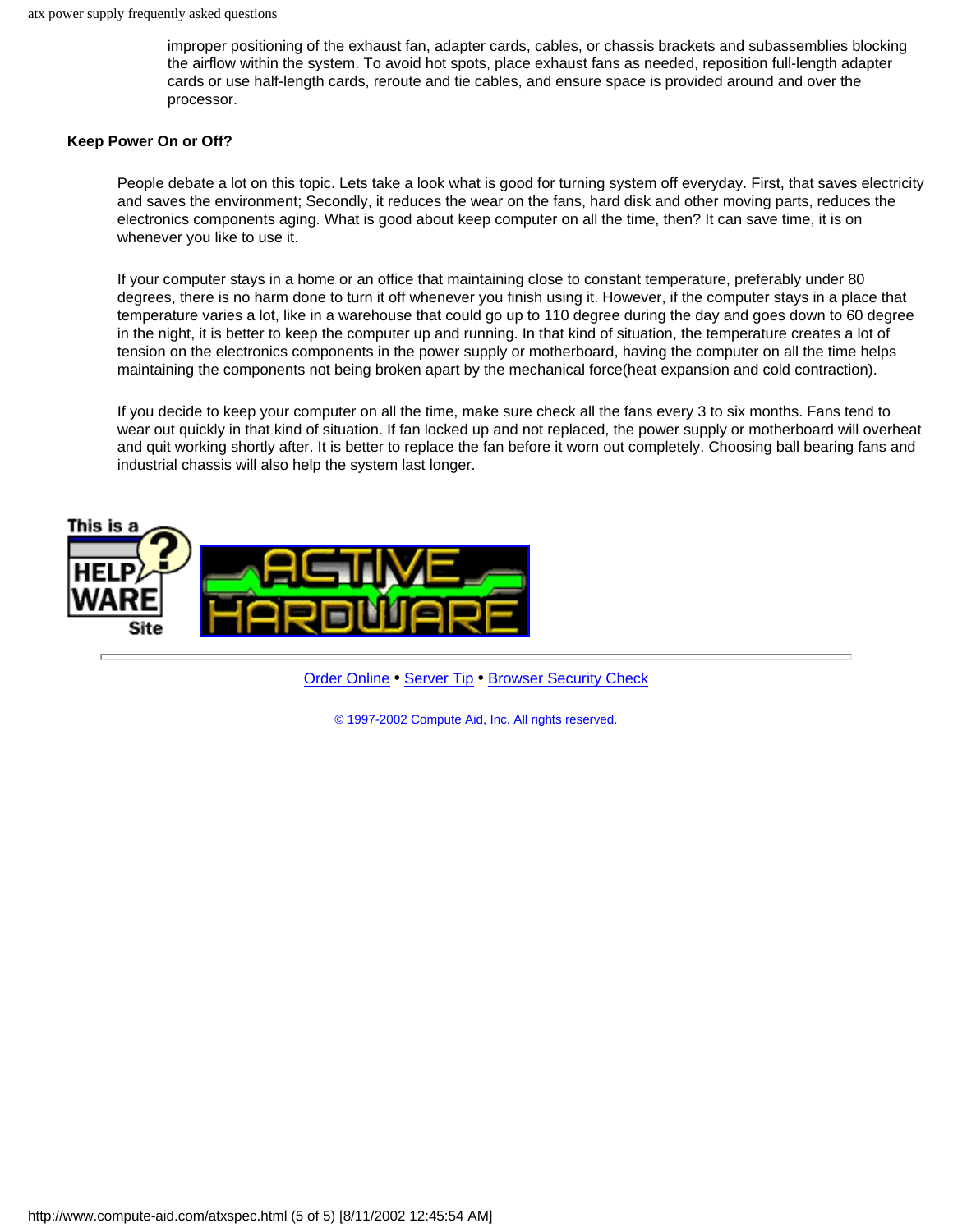[ATX](#page-6-0) [Power](#page-6-0) **[Supply](#page-6-0)** [FAQ](#page-6-0)

[HP/UX](http://www.compute-aid.com/servertip.html) [Related](http://www.compute-aid.com/servertip.html)

[FAQ](http://www.compute-aid.com/servertip.html)

<span id="page-11-0"></span>

### **What is Ultra2 SCSI?**

Ultra2 SCSI or Low Voltage Differential (LVD) is a highly compatible computer disk drive interface that is faster and more reliable than previous SCSI standards. This upgraded SCSI interface helps meet the growing need for faster data rates and is available in 68- and 80-pin configurations.

Servers, workstations, RAID subsystems, Internet technologies, as well as CAD/CAM, multimedia, video, digital broadcasting, and groupware applications all require a more advanced interface to handle increasing increased data-transfer needs. The Ultra2 SCSI (LVD) interface satisfies these needs by increasing bus bandwidths, allowing greater configuration flexibility, backward compatibility, and faster transfer rates.

### **How would users benefit from having an Ultra2 SCSI (LVD) disk drive in their computer systems?**

Not so long ago, servers, RAID subsystems, CAD/CAM, and groupware applications were simply buzzwords. Today, these new digital technologies require increased speed, storage capacity, and reliability for critical data applications. By doubling previous SCSI standards for bus data rates and bandwidths, the Ultra2 SCSI (LVD) interface provides a much needed upgrade for high-end computer users.

# **Ultra2 SCSI advantages**

The Ultra2 SCSI (LVD) provides four major advantages:

- Increased bus data rates
- Increased device connectivity
- Increased design flexibility
- Backward compatibility with Ultra **SCSI**

### **Faster bus data rates**

In the world of digital video and complex RAID environments, information must be channeled more quickly and efficiently. Ultra2 SCSI (LVD) increases the bus data rate to 80 MB/sec in 16-bit SCSI mode while lowering overall power consumption. This



# Data Transfer Rates

*COMPUTE-AID inc.* 

advancement allows the bus to accommodate more devices.

### **Increased device connectivity**

Ultra2 SCSI (LVD) allows more drives and devices to be connected to a user's system. Because Ultra2 SCSI (LVD) provides higher bus data rates, it is capable of connecting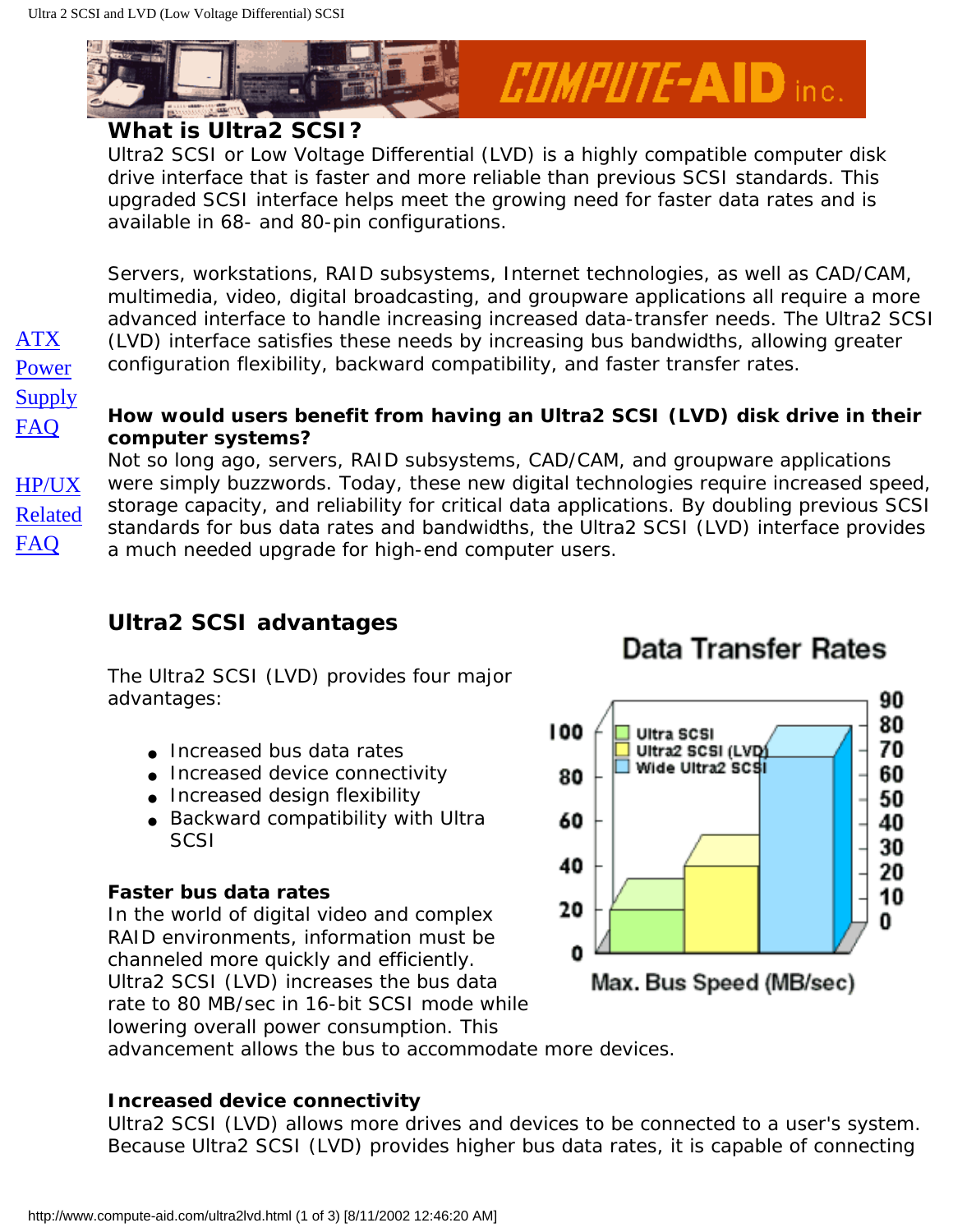to higher-quality peripherals. Since the Internet and other server applications require large volumes of data to be transferred and stored, systems need larger and faster hard drives. Ultra2 SCSI (LVD) can connect up to 15 peripherals without creating a bottleneck. Therefore, not only can a user connect more devices, but the speed and reliability of the information also increases.

### **Increased design flexibility**

Providing extended cable lengths of up to 12 meters and transfer rates up to 80 MB/sec, Ultra2 SCSI (LVD) is a more flexible design than previous SCSI interfaces.

### **Greater compatibility**

The Ultra2 SCSI (LVD) interface provides for 15-year backward compatibility with older SCSI controller cards, enabling users to upgrade to new drives. This backward compatibility makes the Ultra2 SCSI (LVD) upgrade low risk and allows peripherals to be added without requiring new controller cards.

### **Summary**

Ultra2 SCSI (LVD) interface technology provides supporting data transfer rates up to 80 MB/sec, greater connectivity of devices, and greater design flexibility. The 15-year backward compatibility of the Ultra2 SCSI (LVD) interface helps minimize upgrade risks and costs. Ultra2 SCSI (LVD) offers a faster, more reliable, disk drive interface satisfying the quality and performance standards of server hard disk drive product line.

### **The development of the SCSI standard**

|                                                         | <b>SCSI</b> | <b>Ultra SCSI</b><br><b>Differential</b> | Wide<br>Ultra<br><b>SCSI</b> | Wide Ultra<br><b>SCSI</b><br><b>Differential</b> | Ultra2<br><b>SCSI</b><br>(LVD) | <b>Wide</b><br>Ultra2<br><b>SCSI</b><br>(LVD) |
|---------------------------------------------------------|-------------|------------------------------------------|------------------------------|--------------------------------------------------|--------------------------------|-----------------------------------------------|
| Data<br>transfer<br>rates max.<br>Bus speed<br>(MB/sec) | 20          | 20                                       | 40                           | 40                                               | 40                             | 80                                            |
| Data Bus<br>width (bits)                                | 8           | 8                                        | 16                           | 16                                               | 8                              | 16                                            |
| Max cable<br>length                                     | $1.5 - 3$   | 25                                       | $1.5 - 3$                    | 25                                               | 12                             | 12                                            |
| Max<br>device<br>support                                | $8 - 4$     | 8                                        | $8 - 4$                      | 16                                               | 8                              | 16                                            |